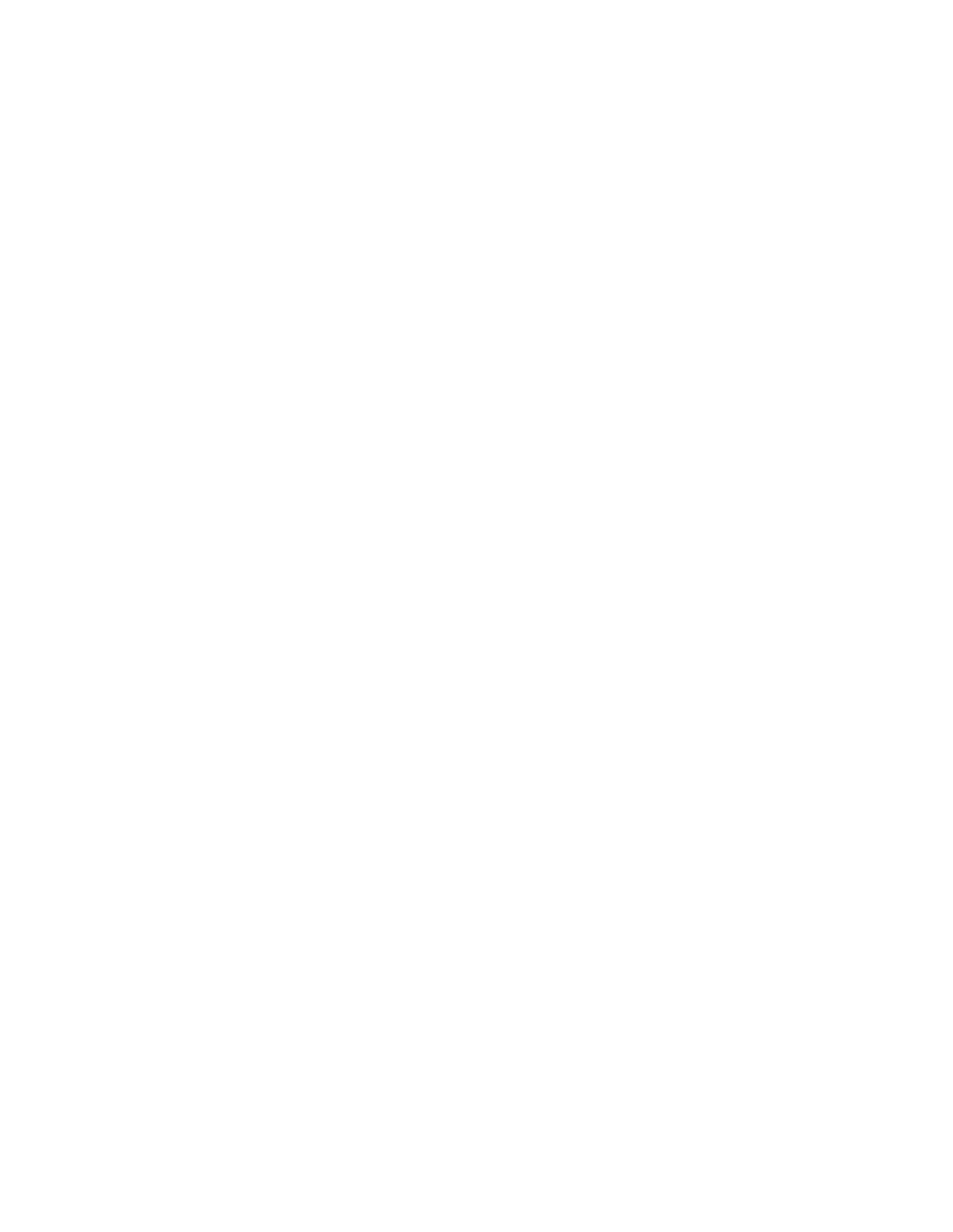# **Contents**

| $\label{prop:1} In traditional \emph{untroduction} \normalsize \begin{minipage}{0.5\textwidth} \centering \begin{tabular}{ l l } \hline \textbf{Introduction} & \textbf{0.00001} & \textbf{0.00001} & \textbf{0.00001} & \textbf{0.00001} & \textbf{0.00001} & \textbf{0.00001} & \textbf{0.00001} & \textbf{0.00001} & \textbf{0.00001} & \textbf{0.00001} & \textbf{0.00001} & \textbf{0.00001} & \textbf$ |  |
|--------------------------------------------------------------------------------------------------------------------------------------------------------------------------------------------------------------------------------------------------------------------------------------------------------------------------------------------------------------------------------------------------------------|--|
|                                                                                                                                                                                                                                                                                                                                                                                                              |  |
|                                                                                                                                                                                                                                                                                                                                                                                                              |  |
|                                                                                                                                                                                                                                                                                                                                                                                                              |  |
|                                                                                                                                                                                                                                                                                                                                                                                                              |  |
|                                                                                                                                                                                                                                                                                                                                                                                                              |  |
|                                                                                                                                                                                                                                                                                                                                                                                                              |  |
|                                                                                                                                                                                                                                                                                                                                                                                                              |  |
|                                                                                                                                                                                                                                                                                                                                                                                                              |  |
|                                                                                                                                                                                                                                                                                                                                                                                                              |  |
|                                                                                                                                                                                                                                                                                                                                                                                                              |  |
|                                                                                                                                                                                                                                                                                                                                                                                                              |  |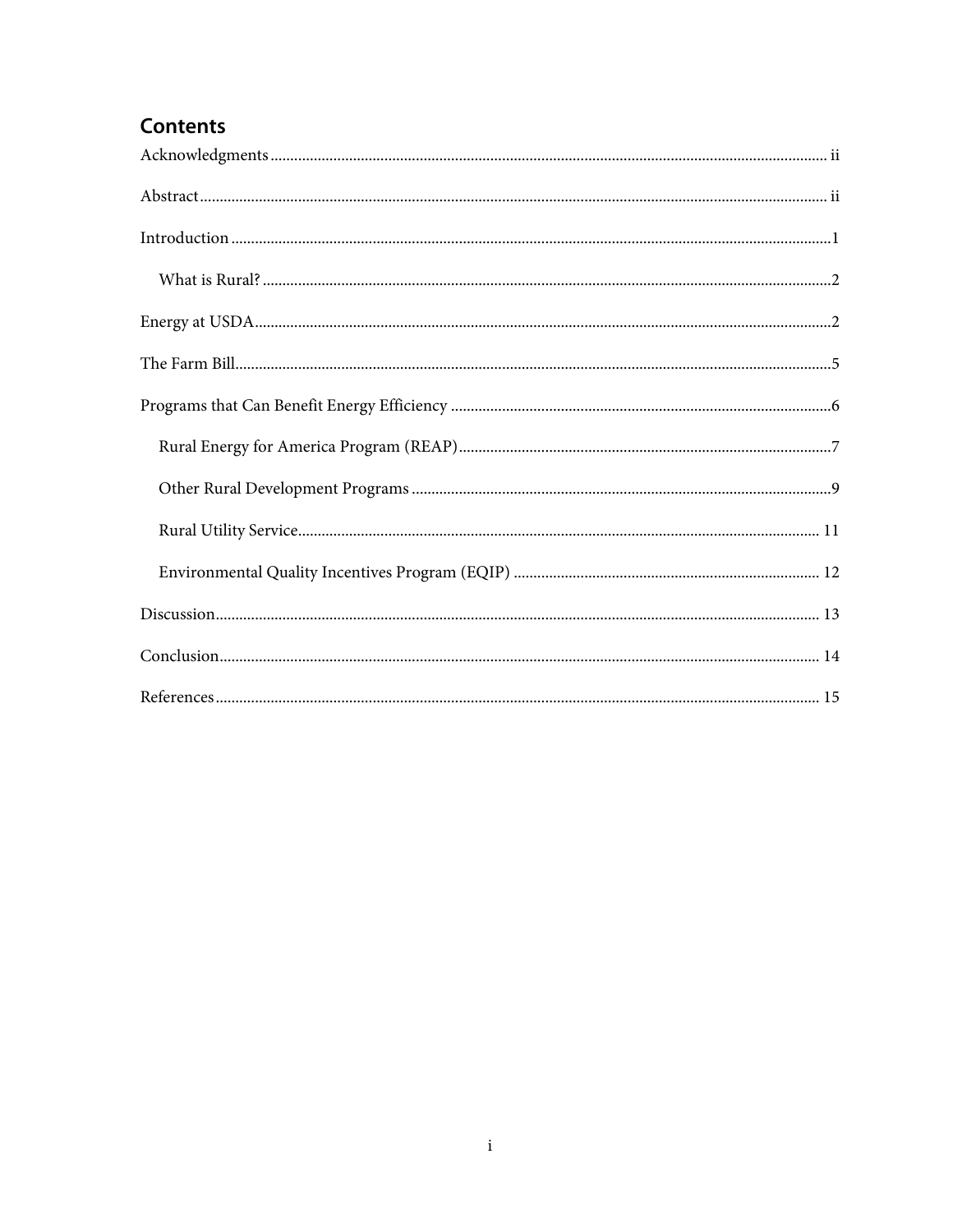## <span id="page-3-0"></span>**Acknowledgments**

The author would like to thank Neal Elliott, Ethan Rogers, and Susan Mazur-Stommen for support and guidance, as well as Renee Nida, Patrick Kiker, and Eric Schwass at ACEEE for assistance with editing and producing this document. The author would also like to thank Brent Bailey at 25x25 and Amelia Gulkis at EnSave for many helpful conversations about agricultural issues.

### <span id="page-3-1"></span>**Abstract**

The U.S. Department of Agriculture (USDA) is responsible for much more than simply agricultural regulation. In many ways, it would be more accurately reflected by a title like the "U.S. Department of Rural Communities." Energy efficiency is a component of many USDA assistance programs. Unfortunately, energy efficiency program managers without specific expertise in agriculture tend to overlook USDA as a potential source of funding and a valuable partner for outreach to rural communities across the country. Despite attempts by USDA to make information about its energy programs more readily accessible, it remains difficult to get a comprehensive overview of the energy efficiency programs that are available. This paper is intended to provide an overview of the various programs at USDA that address energy use in rural America. This paper will also examine changes to existing energy efficiency programs proposed in both the House and Senate versions of the Farm Bill. It will conclude by offering a set of recommendations to make energy efficiency resources at USDA more accessible.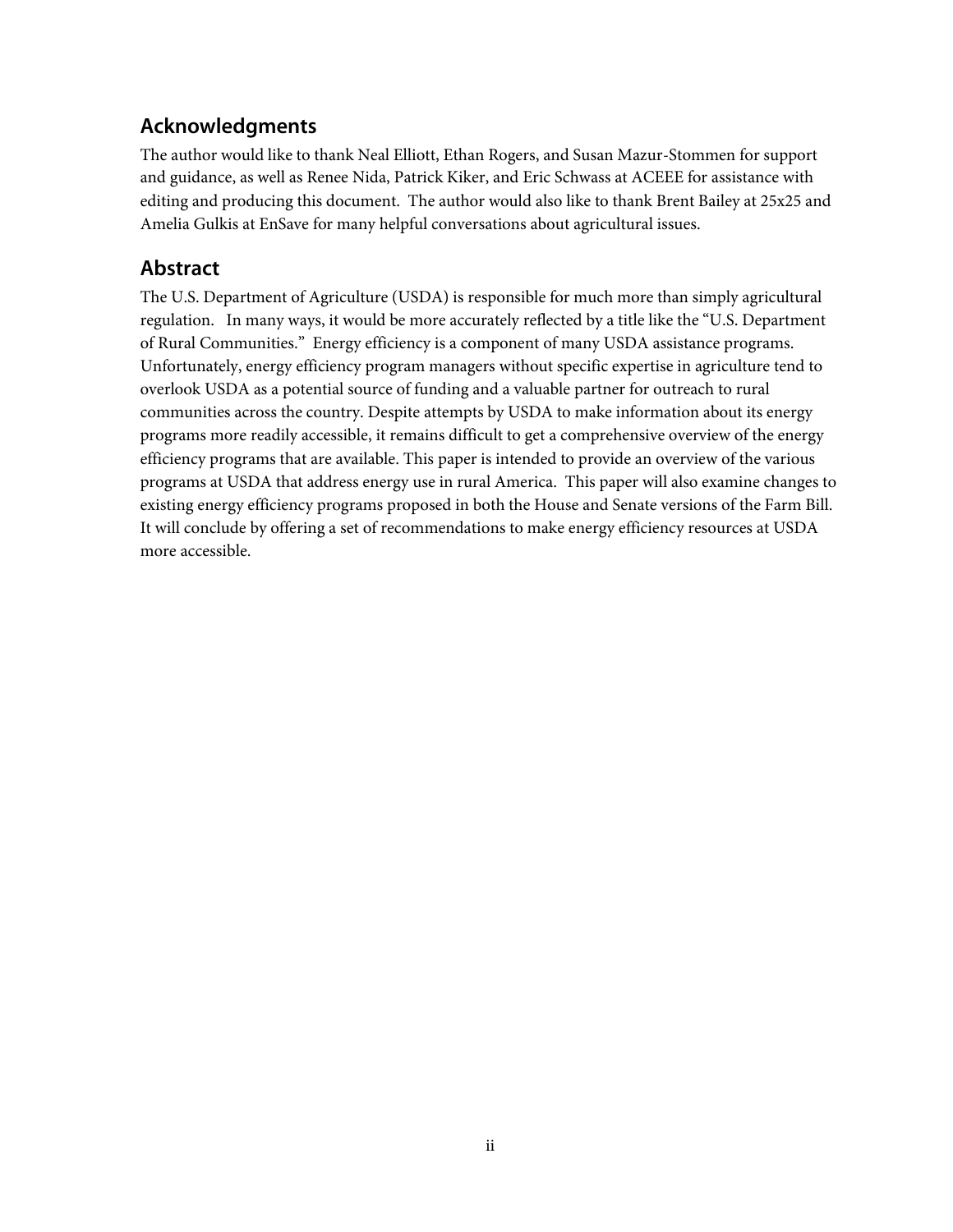### <span id="page-4-0"></span>**Introduction**

The U.S. Department of Agriculture has existed for over 150 years, since President Lincoln established the agency during the Civil War. Lincoln called it "The People's Department," which at the time, made sense—while Lincoln was in the White House, over three-quarters of all Americans lived in rural areas (Gibson 2012). Today, most Americans live in urban or suburban areas and have little day-to-day contact with agriculture, other than buying food at the grocery store that might have been grown thousands of miles away. Only about 20% of contemporary Americans live in rural areas, and about 1% live on farms (Gibson 2012). Agricultural policy is very frequently overlooked by members of the energy efficiency community, many of whom are based in urban areas.

USDA is responsible for much more than simply agricultural regulation. In many ways, it would be more accurately reflected by a title like the "U.S. Department of Rural Communities." There is a wide array of programs at USDA, from marketing and research to food safety, environmental protection, and nutrition services. Rural communities have historically faced many challenges that are unique compared to those in more densely-packed areas. USDA has positioned itself to be in charge of improving rural quality of life in light of these unique challenges. For example, electric utilities have much higher operating costs per customer in rural areas. There are fixed costs associated with maintaining each mile of transmission line, but in a city the utility might serve sixty per mile, while in a rural area the utility might only serve six. Before New Deal legislation in the 1930s, a large percentage of rural families did not have electricity at all because it was not profitable for utilities to run lines out to remote communities. Today, the Rural Electrification Service (RUS) at USDA helps ensure that all rural Americans have access to affordable power. Similarly, many rural businesses face challenges stemming from their location. Shipping costs can be higher when a store is far away from both distribution centers and other delivery points. Various forms of assistance are available from USDA for rural businesses, both to sustain non-farm jobs and to ensure that essential businesses, like grocery stores and pharmacies, are available.

Energy efficiency is a component of many USDA assistance programs. Unfortunately, energy efficiency program managers without specific expertise in agriculture tend to overlook USDA as a potential source of funding and a valuable partner for outreach to rural communities across the country. Despite attempts by USDA to make information about its energy programs more readily accessible, it remains difficult to get a comprehensive overview of the energy efficiency programs that are available.

This paper is intended to provide an overview of the various programs at USDA that address energy use in rural America. Over the long history of USDA, programs have been added and changed, and not always in the most comprehensive or organized fashion. Additionally, the Farm Bill is up for reauthorization in the fall of 2013, which could be an opportunity for USDA to make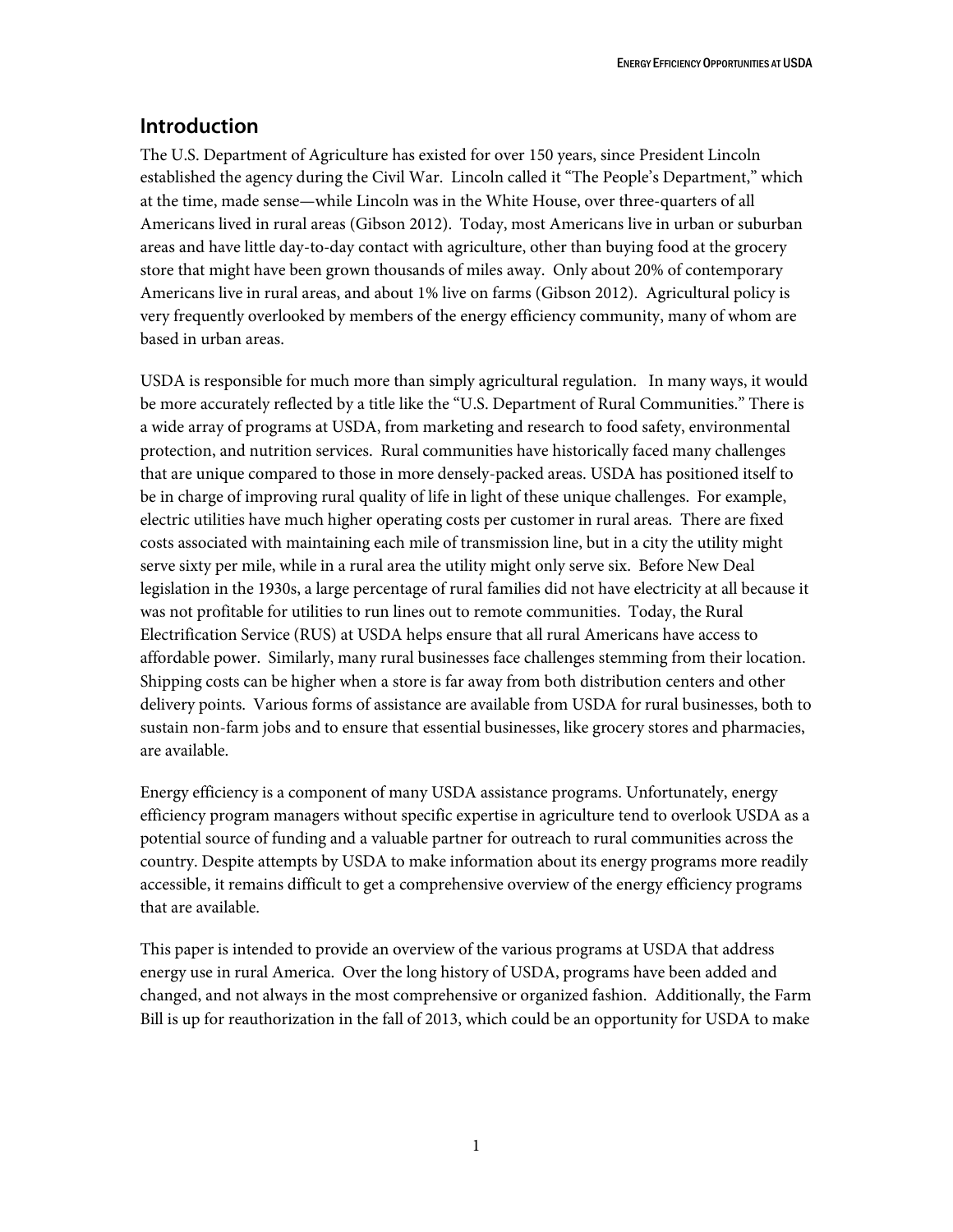changes to its energy efficiency programs.<sup>1</sup> This paper will examine changes to existing energy efficiency programs proposed in both the House and Senate versions of the Farm Bill. It will conclude by offering a set of recommendations to make energy efficiency resources at USDA more accessible.

#### <span id="page-5-0"></span>*WHAT IS RURAL?*

Before we continue, we must consider what we mean by "rural." The word *rural*, originally derived from the Latin *ruralis* or "open land," evokes images of wide-open farm fields or remote woods and meadows. However, "rural" is actually a term with a wide variety of definitions, according to the U.S. government. Recently, an article in the *Washington Post* pointed out that there are over a dozen different definitions of "rural" being used by different departments or offices, 11 of which are used by USDA alone. A rural area could be any place with fewer than 50,000 residents, or 20,000, or 2,500. It could be any area with a population density below a certain threshold. It could even be an area simply judged to be "rural in character" (Fahrenthold 2013). For the purposes of this paper, we will use the broad-but-vague definition of "rural" to be "any place that is not a city or suburb," unless a more specific definition is needed.

### <span id="page-5-1"></span>**Energy at USDA**

 $\overline{a}$ 

Energy is one of the many areas that affect farmers and rural communities. USDA gives a significant amount of attention to "alternative" or "renewable" energy sources, including biofuels, wind, and energy efficiency. However, energy efficiency is only a very small part of the energy work funded by USDA. The chart below shows USDA's funding for "renewable" energy programs administered by Rural Development. 2

<sup>&</sup>lt;sup>1</sup> As of the end of June 2013, separate versions of the Farm Bill have been passed by the Senate and rejected by the House. Since a revised House Farm Bill has not been made available yet, this report looks at the House Farm Bill that was rejected.

<sup>&</sup>lt;sup>2</sup> The USDA Energy Investment Report database appears to have some missing or inaccurately categorized data. However, we feel that it provides a reasonable estimate for the magnitude of energy investments at USDA, so we use data from the database throughout this paper.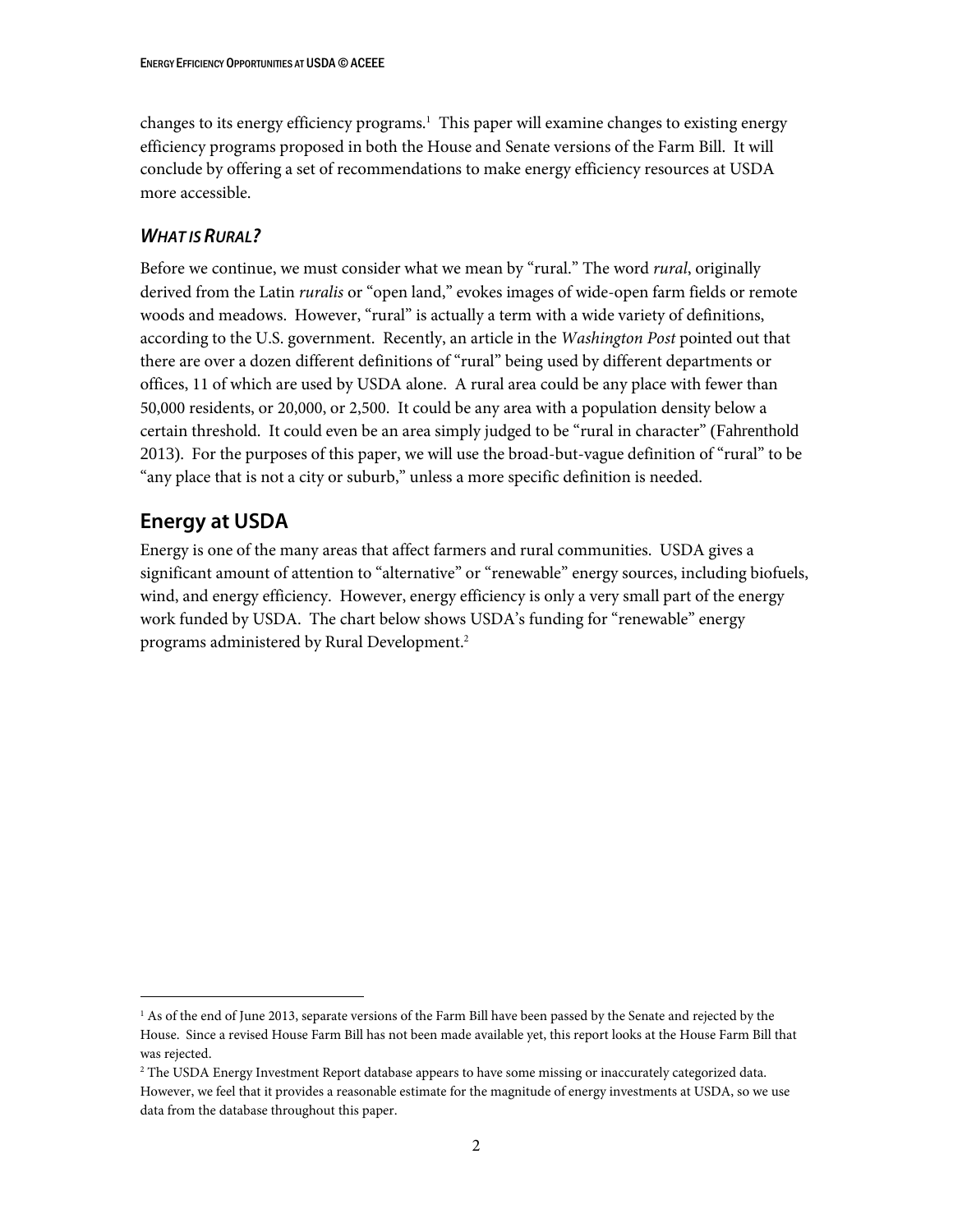

#### **Figure 1. Investment by Energy Type, Limited to Year 2012**



The vast majority of alternative energy funds at USDA go to biofuels. This includes crop assistance for farmers who grow biofuel feedstock crops, research and development, and assistance for processing facilities. Programs include the Biomass Crop Assistance Program (BCAP), the Advanced Biofuel Producer Program, and others. (USDA 2013b. To some degree, the emphasis on biofuels makes sense. Biofuel crops are potentially very profitable for farmers, and raising farm income can lead to higher rural quality of life. In the long run, biofuels have the potential to become an important part of the energy mix in the United States as the economy transitions away from fossil fuels. However, without subsidies, biofuels currently are a long way from being a commercially viable substitute for conventional fuels on a large scale.

Rural communities stand to benefit significantly from energy efficiency, and the topic deserves more resources from USDA than it currently gets. Currently, energy efficiency is the most costeffective of the "alternative" energy sources. As shown in Figure 1, each kilowatt-hour of electricity saved through energy efficiency only costs about 2-3 cents, as opposed to other fuels, which cost much more per kilowatt-hour. (For comparison, the average retail price of electricity across all sectors is just under 10 cents per kilowatt hour.)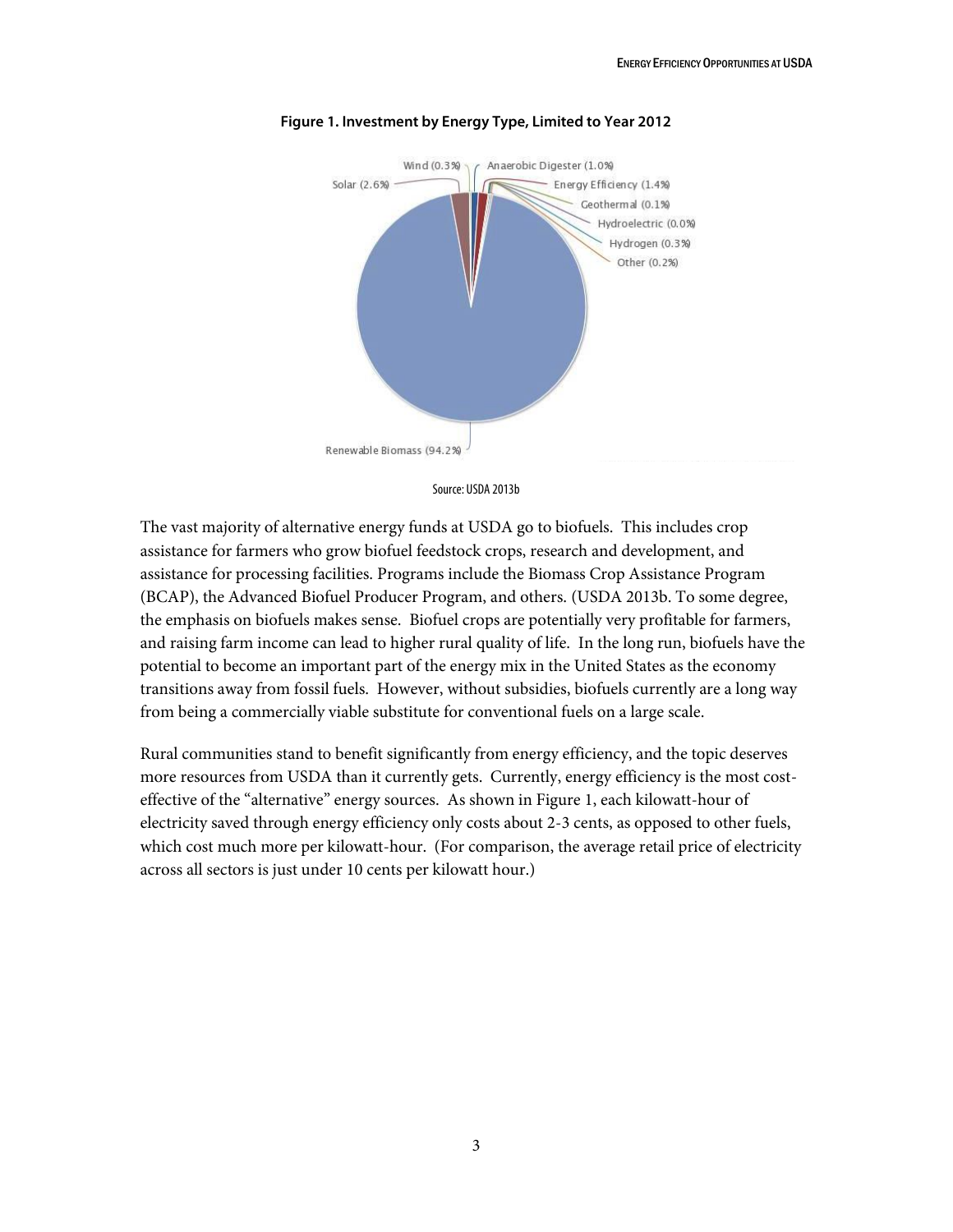

**Figure 2. Cost of Energy Efficiency per kWh Compared to Other Fuels**

A relatively small investment in energy efficiency can produce a significant "bang for the buck" in terms of reduced expenditures on electricity or fuel down the road. This investment will benefit cash-strapped farmers who generally operate on very tight profit margins and without large cash reserves, as well as rural businesses and homeowners who face the challenges associated with being located in low population density areas. Additionally, the current political climate is such that minimizing spending by Federal agencies is a priority, and existing resources are tight due to the Sequester. USDA resources would probably be more effectively spent if the proportion of funds dedicated to energy efficiency were to increase and the proportion of funds dedicated to biofuels were to decrease.

Farmers in particular stand to benefit significantly from energy efficiency. Many farmers have a precarious financial situation. The average American farmer is 57 and has a take-home income of about \$29,000 annually. On-farm energy expenses average about \$11,000 annually, or 7% of total expenses. Farming is a risky business and to a certain degree, farmers are at the whim of nature. Various USDA subsidies and crop insurance programs are designed to lessen the impact of a bad year, but not all farmers can access the same coverage. Furthermore, not all of these programs cannot fully compensate farmers for 100% of lost profits, and the ones that do require farmers to pay higher premiums out-of-pocket (Shields 2010). Farmers have many expenses, including chemicals like fertilizers and pesticides, farm labor, and seed, as well as energy expenses like lighting and diesel fuel for farm equipment. If farm expenditures can be lowered through energy efficiency, then the chances of a farm being profitable increase.

Source: Friedrich 2009, Lazard 2012.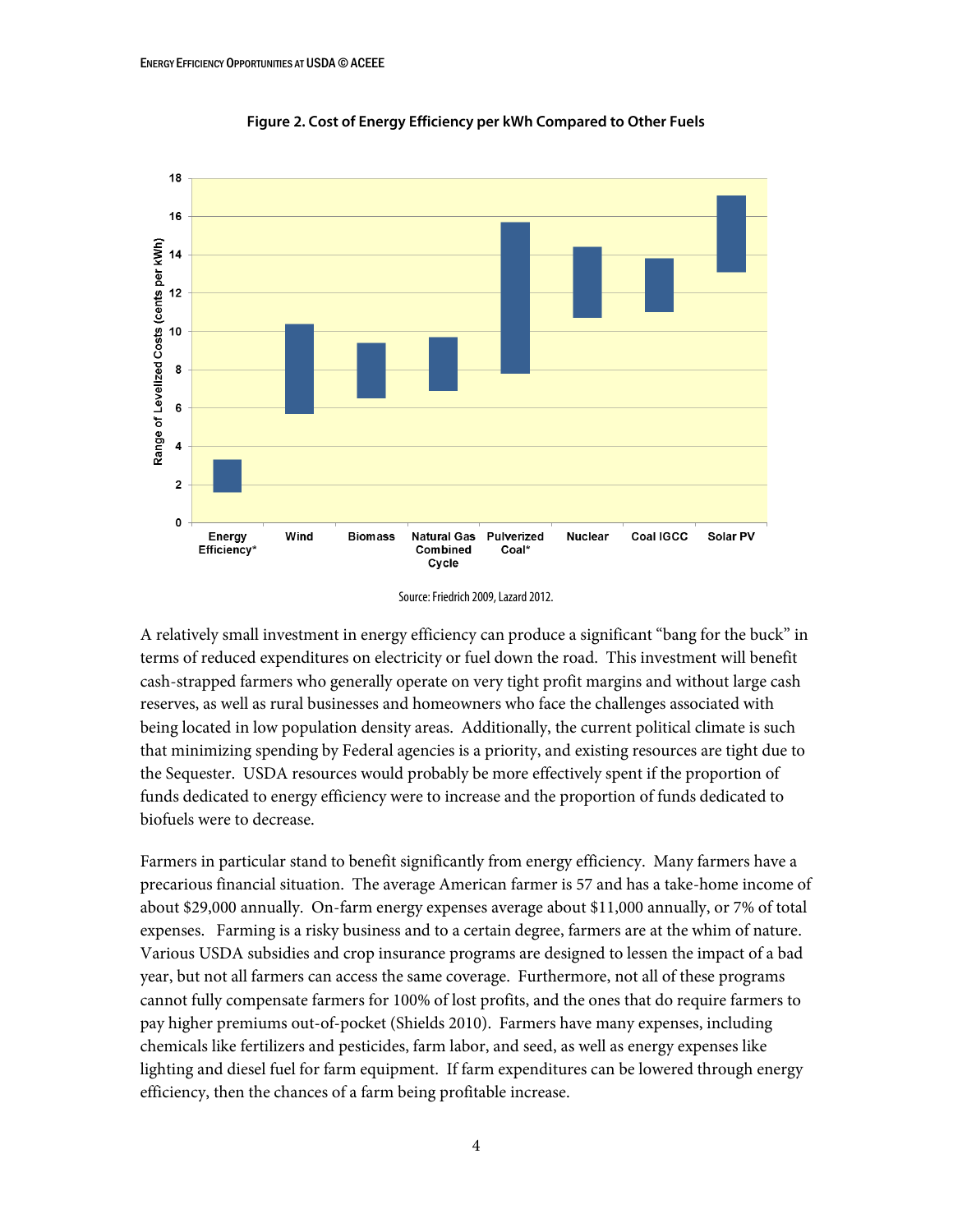Leadership from USDA (as well as other trusted information sources such as the Farm Bureau<sup>3</sup>) is essential for getting farmers to adopt energy efficiency measures. As a group, farmers tend to be very risk-averse. Face-to-face interactions are particularly important because while about 2/3 of American farms have Internet access, only about a third use computers for farm-related business (USDA 2011b). But even if a new technology or technique looks good on paper, many farmers are reluctant to make changes without assurances of success without assurances of success from some kind of trusted source, be it a county extension agent, USDA Rural Development representative, Farm Bureau employee, or even a fellow farmer. For the farmer, this risk-aversion is entirely rational. If they have a system that they know works, they may be reluctant to take a risk on something that has a *chance* of being better, because if it fails, they could lose their livelihood. These various "trusted partners" have the ability to rapidly speed the diffusion of new, energysaving techniques. However, energy efficiency is not always a priority for these trusted partners (Mazur-Stommen, Vigen and Farley 2013). There will always be early adopters who get excited about new technology for its own sake, but in general the diffusion of new technology among farmers remains slow.

But clearly farmers could benefit a great deal from on-farm energy efficiency improvements, so it is appropriate for USDA to support these investments. Many of the USDA energy efficiency programs provide financial support in the form of grants or loans for energy-efficient farm equipment. Such assistance enables farmers that simply do not have the means to make such a large investment access to energy efficient technologies.

Additionally, USDA energy efficiency programs can help with feasibility studies, energy audits, and environmental assessments. Such programs can help farmers obtain a comprehensive idea of their energy use and determine the most effective upgrades. Additionally, many financial assistance programs require such assessments as part of the application process. Programs that provide these services for farmers remove a barrier to applying for grants or loans for efficiency upgrades.

### <span id="page-8-0"></span>**The Farm Bill**

 $\overline{a}$ 

The Farm Bill is a single comprehensive piece of legislation that governs nearly all USDA activity—from food stamps to foreign food aid to trade with other countries to food safety. The first piece of legislation that is generally recognized as a Farm Bill was the *Food and Agriculture Act of 1965* (Womach 2005), though the foundations of large portions of current agricultural policy relating to crop subsidies and insurance can be found in the various New Deal agricultural laws passed in the 1930s. The Farm Bill currently in place is the *Food, Conservation and Energy Act of 2008*, often simply called the "2008 Farm Bill."

The Farm Bill must be renewed by Congress every five years. The 2008 Farm Bill was due to expire in late 2012, but most provisions were extended until September 2013 as part of the

<sup>&</sup>lt;sup>3</sup> The American Farm Bureau Federation (AFBF) is a membership-based, non-governmental, non-profit organization. All 50 states have their own farm bureau, which uses member dues to provide information and resources to local farmers and ranchers. For more information, visit [http://www.fb.org.](http://www.fb.org/)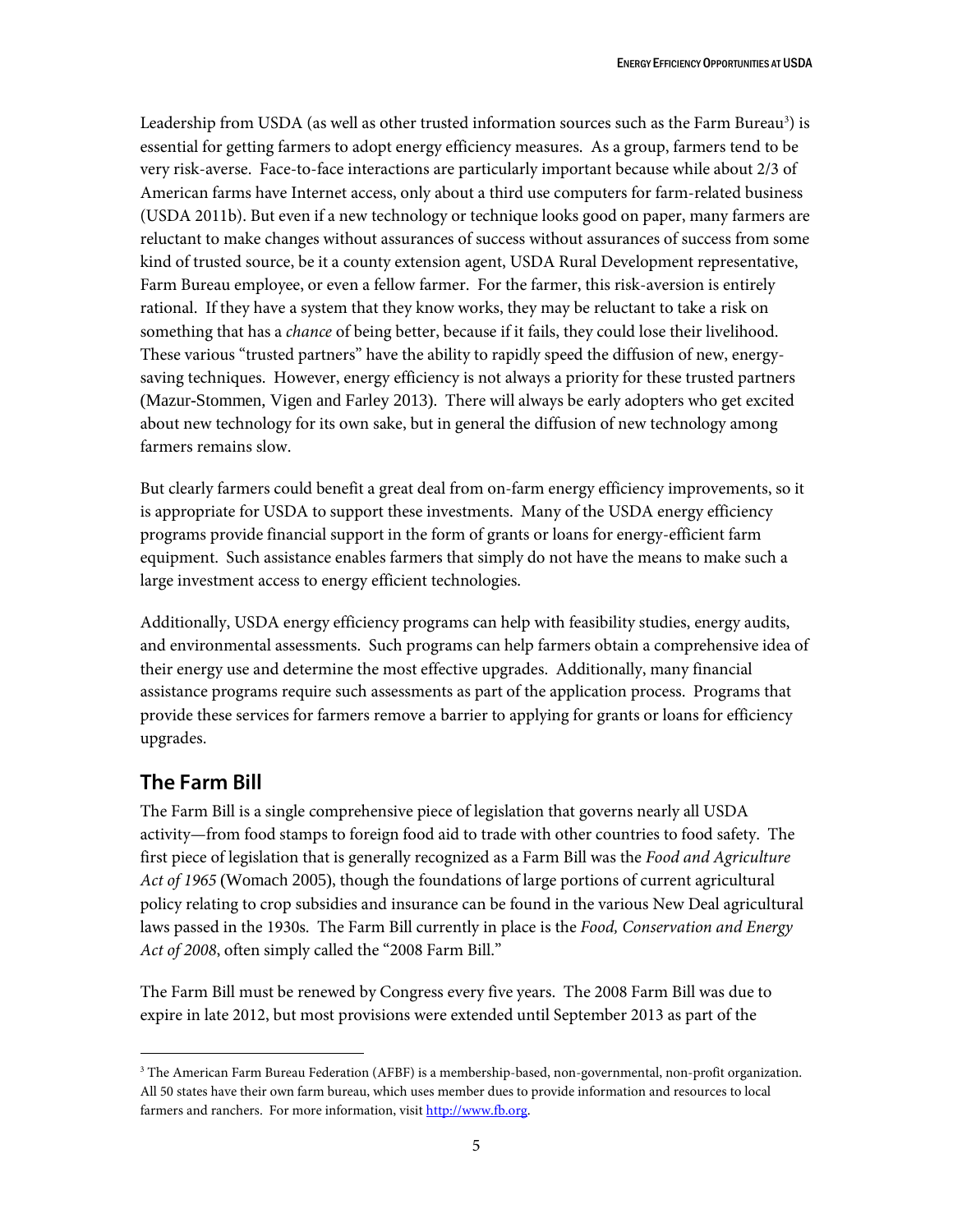*American Taxpayer Relief Act of 2012* (i.e., the "fiscal cliff" agreement). The House and Senate agriculture committees each passed a version of a 2012 Farm Bill, but were never debated on the floor. Now, in 2013, the Farm Bill is once again up for renewal. Both the House and Senate are considering bills that look largely like the failed 2012 version. However, there are still some significant discrepancies between the two versions. Any differences that apply to energy policy will be discussed below.

The Farm Bill is divided into 15 titles, each of which is concerned with a different area of agricultural policy. A list of all the titles is below:

| I.   | <b>Commodity programs</b> (including | VIII. | Forestry                           |
|------|--------------------------------------|-------|------------------------------------|
|      | most of the programs commonly        | IX.   | Energy                             |
|      | called "crop subsidies")             | Χ.    | <b>Horticulture and Organic</b>    |
| H.   | Conservation                         |       | Agriculture                        |
| III. | <b>Trade</b>                         | XI.   | Livestock                          |
| IV.  | <b>Nutrition</b> (including SNAP and | XII.  | <b>Crop Insurance and Disaster</b> |
|      | WIC, the "food stamp" programs)      |       | <b>Assistance Programs</b>         |
| V.   | Credit                               | XIII. | <b>Commodity Futures</b>           |
| VI.  | <b>Rural Development</b>             | XIV.  | <b>Miscellaneous</b>               |
| VII. | <b>Research and Related Matters</b>  | XV.   | <b>Trade and Tax Provisions</b>    |
|      | (providing funding for Land Grant    |       |                                    |
|      | universities, among other things)    |       |                                    |

Programs that focus on energy efficiency are mainly found in Title IX, the Energy Title. However, other important energy efficiency-related programs can also be found in Title II: Conservation and Title VI: Rural Development.

In 2008, the Congressional Budget Office estimated that spending on Farm Bill programs over the 2008-2012 period would total about \$307 billion (CBO 2008). About 80% of Farm Bill spending is mandatory and 20% is discretionary, though most individual programs are authorized for discretionary spending (Monke, Megan and Aussenberg 2013).

## <span id="page-9-0"></span>**Programs that Can Benefit Energy Efficiency**

USDA has several programs that make funds available for energy efficiency projects. The most well-known of these programs is the *Rural Energy for America Program*, or REAP, which is authorized under the Energy Title (Title IX) of the 2008 Farm Bill. Other programs authorized under the Conservation Title or Rural Development title are less well-known but still important. The following sections will provide an overview of all of these programs in their current form from the 2008 Farm Bill, as well as any changes proposed for the 2013 Farm Bill. For each program, the overview will be followed by a brief analysis of the significance of any proposed changes, as well as some recommendations for additional changes to consider.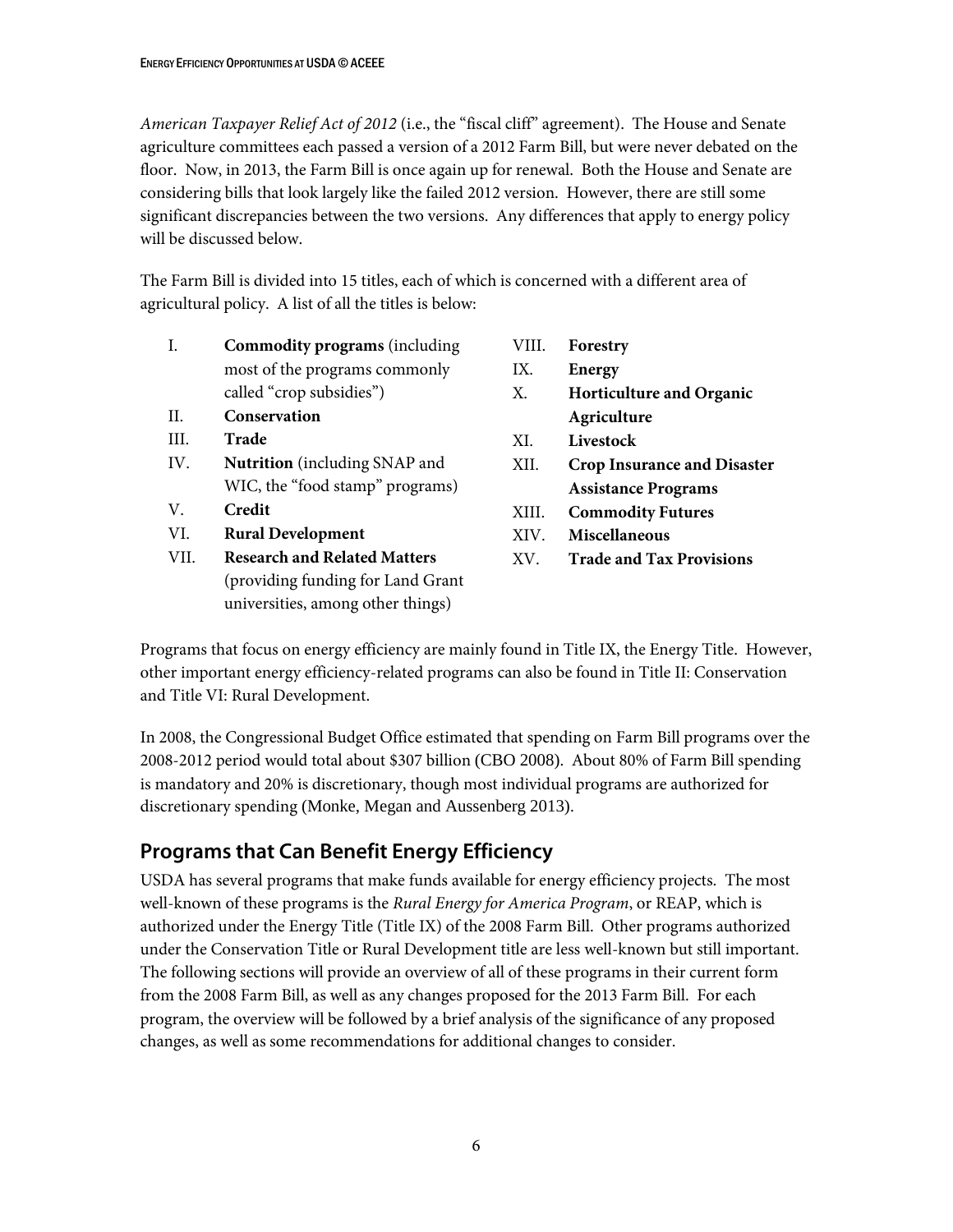#### <span id="page-10-0"></span>*RURAL ENERGY FOR AMERICA PROGRAM (REAP)*

The *Rural Energy for America Program*, or REAP, is a program that provides financial assistance to promote energy efficiency and renewable energy development in rural areas. This program was originally established in the 2002 Farm Bill as the "Section 9006" Program, and was subsequently renamed the Rural Energy for America program in the 2008 Farm Bill. REAP funding is available in several areas:

- Energy audits
- Feasibility studies for other REAP-eligible projects
- Energy efficiency improvements to farm equipment
- Renewable energy projects

Funding is available as either a grant or a loan guarantee. In general, more funding is available for loan guarantees than for grants.

In the 2008 Farm Bill, a total of \$255 million in mandatory funding is authorized, to be spent between fiscal years 2009-2013. The Farm Bill also authorizes an additional \$25 million annually for 2009-2012. Actual spending on energy efficiency projects in this time period was about \$94 million.

REAP is a powerful support for rural energy efficiency, but faces certain problems. Policymakers have attempted to solve several of these, with varying degrees of success.

The application process for REAP has proven cumbersome, requiring large amounts of paperwork and documentation. Many farmers are already faced with mountains of paperwork from their day-to-day operations (such as fulfilling reporting requirements for pesticide and fertilizer applications). Farm advocates from several parts of the country have told us that farmers are unlikely to apply for REAP unless someone is available to help guide them through the process. Consequently, there is an irregular regional distribution of REAP funds. Certain clusters in certain regions might get a significant amount of funding—chicken growers in Mississippi, corn farmers in Iowa—simply because the local county extension or Rural Development office happened to have an employee that was knowledgeable about REAP and found it important to encourage farmers to apply. Rulemaking by USDA has evened out the geographical distribution of funds somewhat, but the outreach issue remains.

The second main problem with REAP is free ridership. Technology for certain types of farm equipment has come a long way in recent years—so much so that all new equipment currently on the market meets REAP's standard for energy efficiency upgrades. Farmers are able to apply for REAP funding to assist with upgrades they would have made anyway, and because all available equipment is more energy-efficient, REAP cannot influence farmers' choice. In this situation, REAP becomes simply a subsidy for farm upgrades rather than a method of influencing energy efficiency investment. The free rider problem is particularly prominent in the corn industry, with grain dryers. Over the 2009-2012 period, 25% of REAP grants were used for grain dryers (USDA 2012 a-c).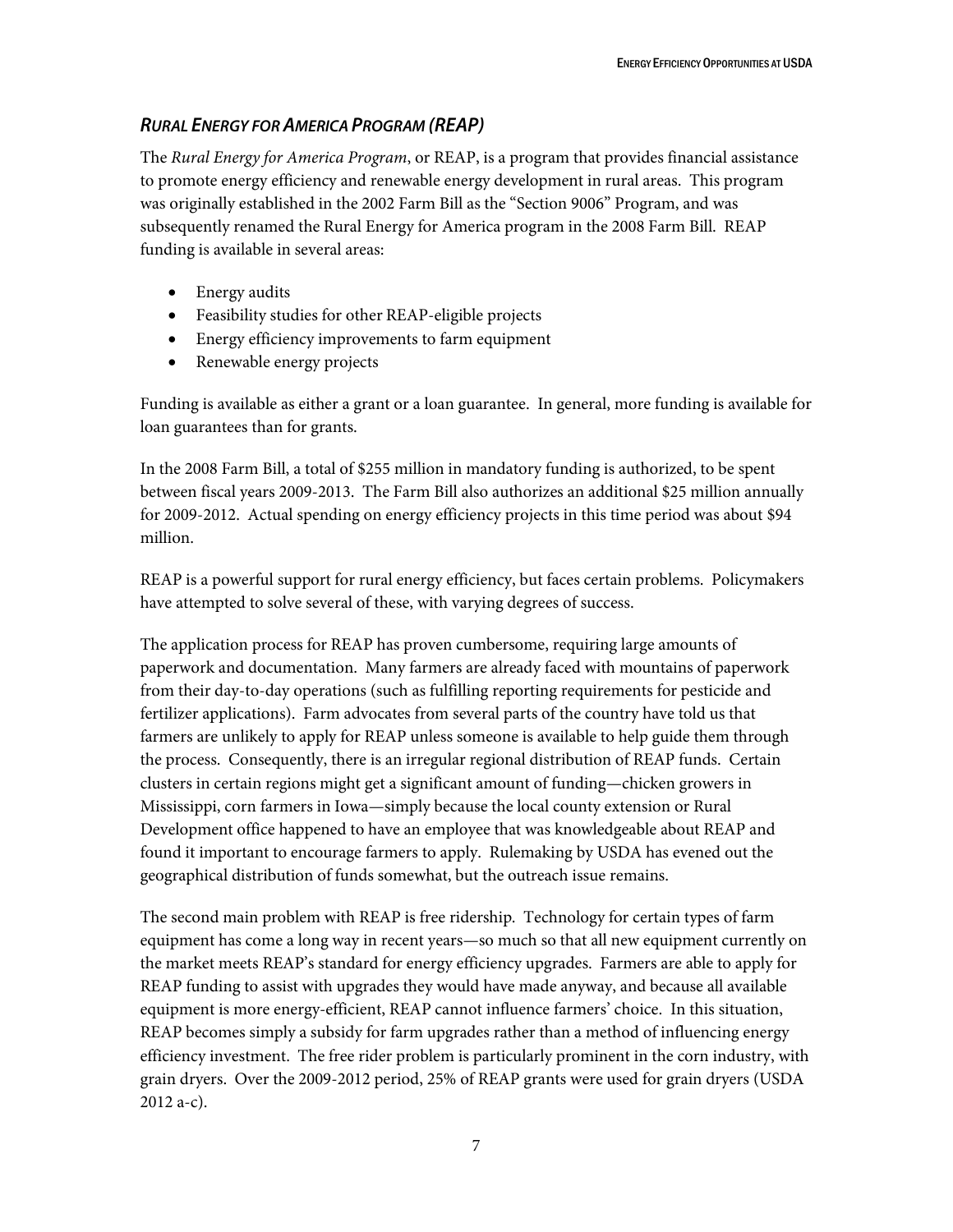#### **Changes to REAP in the 2013 Farm Bill**

Both the House and Senate versions of the Farm Bill call for a tiered application process. There are three tiers—projects under \$80,000, between \$80,000 and \$200,000, or over \$200,000. USDA is directed to develop an appropriately simplified application process for the lower tiers. This is a definite step in the right direction for making REAP more broadly accessible. Assuming this language makes it into the final version of the bill, USDA should make sure that the lowest tier is easy to understand and accompany it with appropriate outreach.

The House version of the Farm Bill repeals funding for feasibility studies. Though only a small portion of funds are currently authorized to fund feasibility studies, they are a way of removing a barrier to energy efficiency investment, particularly for farmers without the means to conduct such studies without assistance.

Funding reductions in both the House and Senate versions of the bill are disappointing, but not surprising given current budget concerns.



**Figure 3. 2008 Farm Bill Funding Compared to Proposed 2013 Farm Bill Funding**

\*Current funding reflects the extension of authorization for discretionaryFarm Bill funding in the *American Taxpayer Relief Act of 2012*and subsequent appropriations.

These two versions of the bill still have a long way to go before a new Farm Bill makes its way to President Obama's desk. The House version of the bill is concerning because it completely eliminates mandatory funds in favor of a relatively modest authorization for discretionary funding, which is not guaranteed to make it through the appropriations process. Hopefully, the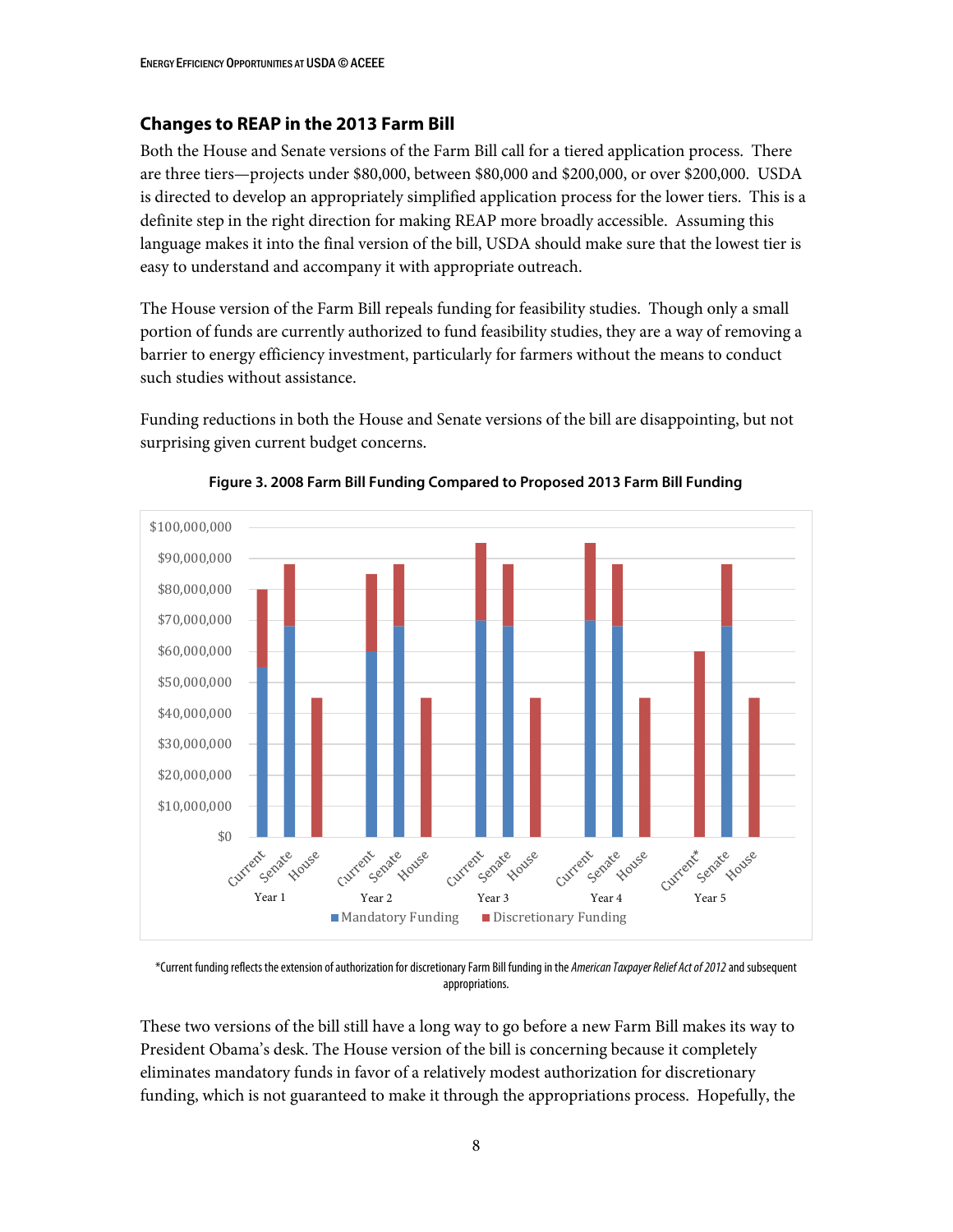final bill ends up resembling the current Senate version more than the current House version. Otherwise, Congress would be sacrificing cost-effective investment in efficiency with long-term benefits for short-term budget concerns.

#### <span id="page-12-0"></span>*OTHER RURAL DEVELOPMENT PROGRAMS*

USDA Rural Development offers a variety of loans, loan guarantees, and grants to rural businesses. These programs are designed to offer assistance to rural businesses and remove some of the barriers to financing or capital that can often be faced by rural businesses. Energy savings are generally not an explicit goal of these programs. However, energy efficiency upgrades are eligible projects, and these programs have been used to fund energy efficiency projects in the past. Some of these programs are part of Rural Development's Rural Economic Development Energy Efficiency (REDEE) effort, which is intended to create jobs in energy efficiency.

Aside from REAP, there are four Rural Development business programs that have historically spent funds on energy efficiency: the Business and Industry (B&I) Guaranteed Loan Program, the Rural Business Enterprise Grant Program (RBEG), the Rural Economic Development Loan and Grant Program (REDLG), and the Value-Added Producer Grant (VPAG).

For the purpose of these programs, "rural" is usually defined as any place that is *not* a city or town of more than 50,000 people, or an urbanized area adjacent to such a city or town.

#### **Multi-Family Housing Energy Efficiency Initiative**

The Multi-Family Housing Energy Efficiency Initiative is a relatively new program at USDA. It is not specifically mentioned in the Farm Bill, but rather impacts the application process for several of USDA's multi-family housing programs. The Multi-Family Housing Initiative includes section 515 Rural Rental Housing Program for New Construction, Section 514 Farm Labor Housing Loans and Section 516 Farm Labor Housing Grants for Off-Farm Housing, Section 522 Housing Preservation Grants, and Sections 514, 515 and 516 Multi-Family Housing Revitalization Demonstration Program.

Under this Initiative, applicants to any of the programs included can receive points for a variety of energy-related practices that improve eligibility for funding. Points can be awarded for LEED, Energy Star, or other "green" certification, on-site power generation, or credentials for green property management (USDA 2012d).

### **Business and Industry (B&I) Guaranteed Loan Program**

According to the USDA, the purpose of the B&I program is to "to improve, develop, or finance business, industry, and employment and improve the economic and environmental climate in rural communities." B&I loans can be combined with REAP loans, up to \$10 million, though exceptions can be granted. Eligible lenders do not receive the loan directly from USDA, but rather from one of several USDA-approved lenders.

USDA explicitly mentions that borrowers that intend to use funds for projects that "reduce reliance on nonrenewable energy sources" are eligible for B&I loans (2013d). There is an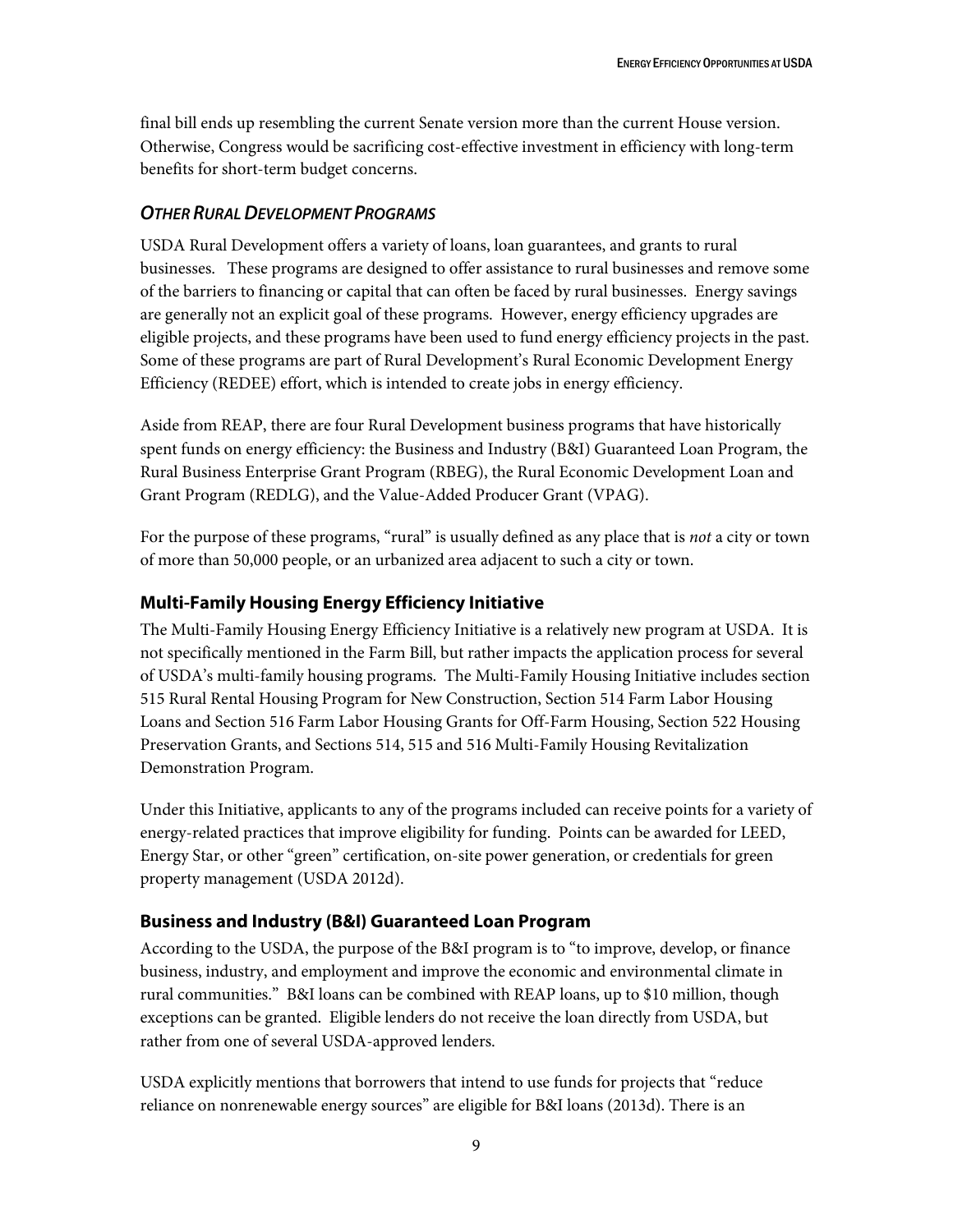emphasis on bio-based or bio-energy projects. However, a relatively small portion of available funds have been used for energy efficiency projects. USDA spent \$665,484 on energy efficiency programs through the B&I program between 2009 and 2012 (USDA 2013b), which would support approximately \$13 million in loans. This is out of a total of \$182 million in total budget authority between FY 2009 and FY 2012, which supported about \$3.6 billion in loans (USDA 2010a, 2011b, 2012e, 2013c). In FY2009, an additional \$1.7 billion in loans was available through the American Recovery and Reinvestment Act of 2009 (ARRA). However, the ARRA funds expired at the end of 2010 (USDA 2010b).

No major changes to the B&I program are proposed in either the House or Senate version of the Farm Bill. Any major changes to funding levels will occur as a result of the Federal budgeting and appropriations process.

### **Rural Business Enterprise Grant Program (RBEG)**

The Rural Business Enterprise Grants (RBEG) Program is designed to help small, rural businesses. According to USDA, "small and emerging private businesses" have 50 or fewer employees and less than \$1 million in projected gross revenues. Grants range from around \$10,000 up to \$500,000 (USDA 2013b). Grants for energy efficiency projects between 2009 and 2011 range from \$20,000 to \$99,999.

Like the B&I loan program, only a small portion of RBEG funds have been used for energy efficiency programs. RBEG's budget for 2009-2011 was \$39 million annually, and decreased to \$24 million in 2012, for a total of \$141 million (USDA 2010a, 2011b, 2012e, 2013c), with an additional \$19.4 billion from ARRA.

RBEG is also funded through the annual appropriations process rather than directly in the Farm Bill. No major changes to the B&I program are proposed in either the House or Senate version of the Farm Bill. Any major changes to funding levels will occur as a result of the federal budgeting and appropriations process.

### **Rural Economic Development Loan and Grant Program (REDLG)**

The Rural Economic Development Loan and Grant Program (REDLG) does not provide loans or grants to individuals, but rather to non-profit utilities like Rural Electric Cooperatives. The utilities then pass the loans through to local businesses, who repay the utility directly. Grants are provided to utilities to establish revolving loan funds. The ultimate goal of REDLG is to create and support jobs in rural areas.

According to the USDA Energy Investment Report, only two energy efficiency projects have been funded by REDLG between 2009 and 2012, for a total of \$1,740,000 in funds (USDA 2013b). In comparison, the budget for the entire REDLG program over the same time period was \$40 million in loans and \$139 in loans (USDA 2010a, 2011b, 2012e, 2013c).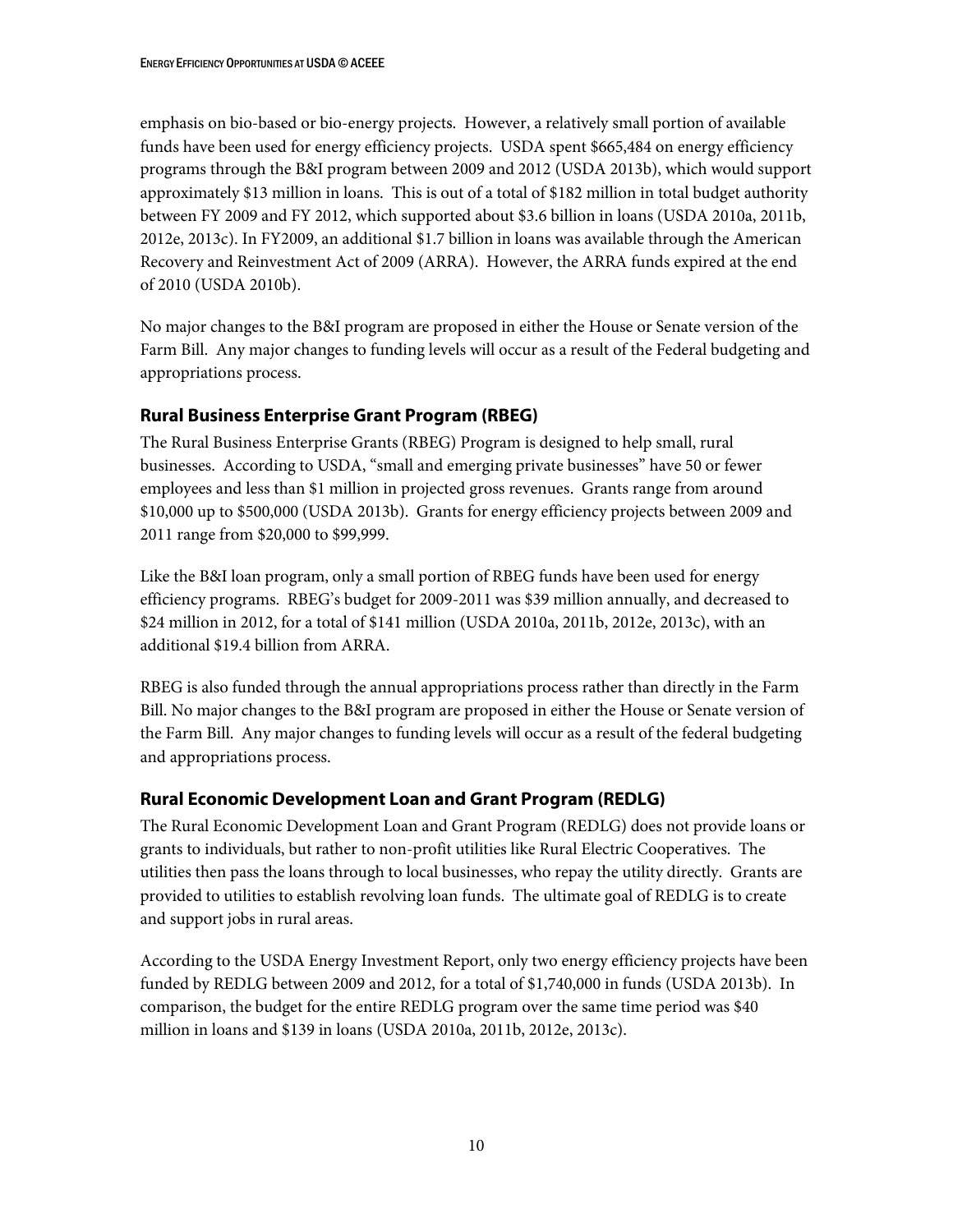### **Value-Added Producer Grant**

The primary goal of the program is to assist agricultural producers develop their businesses so that they are able to sell value-added products. There are a variety of criteria that make an agricultural product have added value, from physically changing the product (using milk to make cheese), to using particular farming methods that increase the value of the product (like using organic growing methods), to marketing products locally. Additionally, VPAG considers a product that is a source of renewable energy, like ethanol for E-85 fuel, to be a value-added product. The VPAG cannot be used to purchase equipment or construct facilities. However, VPAG funds can be used to develop business plans and feasibility studies, or for processing, marketing, or some salary expenses. An agricultural producer that uses highly energy-efficient processes could claim that he or she is therefore selling a premium product, and can use VPAG funds for marketing to highlight this fact.

Only one Value-Added Producer Grant in the 2009-2012 period was used for energy efficiency. That grant was in 2012, for \$298,500.00 (USDA 2013b). Energy efficiency is not explicitly mentioned in the current legislation that authorizes the program, though it does refer to "renewable energy."<sup>4</sup>

### <span id="page-14-0"></span>*RURAL UTILITY SERVICE*

The Rural Utility Service (RUS) was originally created as the Rural Electrification Administration during the Great Depression. In the 1930s, many rural regions lacked basic utilities that we take for granted today, like electricity, telephone access, and indoor plumbing. One of the goals of the New Deal was to bring these services to rural areas. Today, RUS works to improve rural access to electricity, water and waste services, and telecommunications, including high-speed Internet access.

In addition to the programs mentioned below, as of this writing a new program is going through the USDA rulemaking process to implement the Energy Efficiency and Conservation Loan Program.

Generally, RUS funding is made available through rural electric service providers (such as Rural Electric Cooperatives) rather than directly to individual farmers or business owners.

### **Electric Program**

 $\overline{a}$ 

The Rural Utility Service Electric Program makes loans to support retail electric service in rural areas or the power supply needs of distribution borrowers. Eligible projects include demand side management, energy conservation, and renewable energy systems, all of which could apply to energy efficiency projects. <sup>5</sup> However, this program does not seem to be frequently used for energy efficiency projects. According to USDA's Energy Investment Report (USDA 2013b), the RUS Rural Electric Program funded a loan guarantee for an energy efficiency project in Bismarck, North Dakota for about \$50 million in 2003, but no energy efficiency programs since. More

<sup>4</sup> See 7 CFR 4284; [http://www.law.cornell.edu/cfr/text/7/4284.](http://www.law.cornell.edu/cfr/text/7/4284)

<sup>&</sup>lt;sup>5</sup> See 7 CFR 1710; [http://www.law.cornell.edu/cfr/text/7/1710.](http://www.law.cornell.edu/cfr/text/7/1710)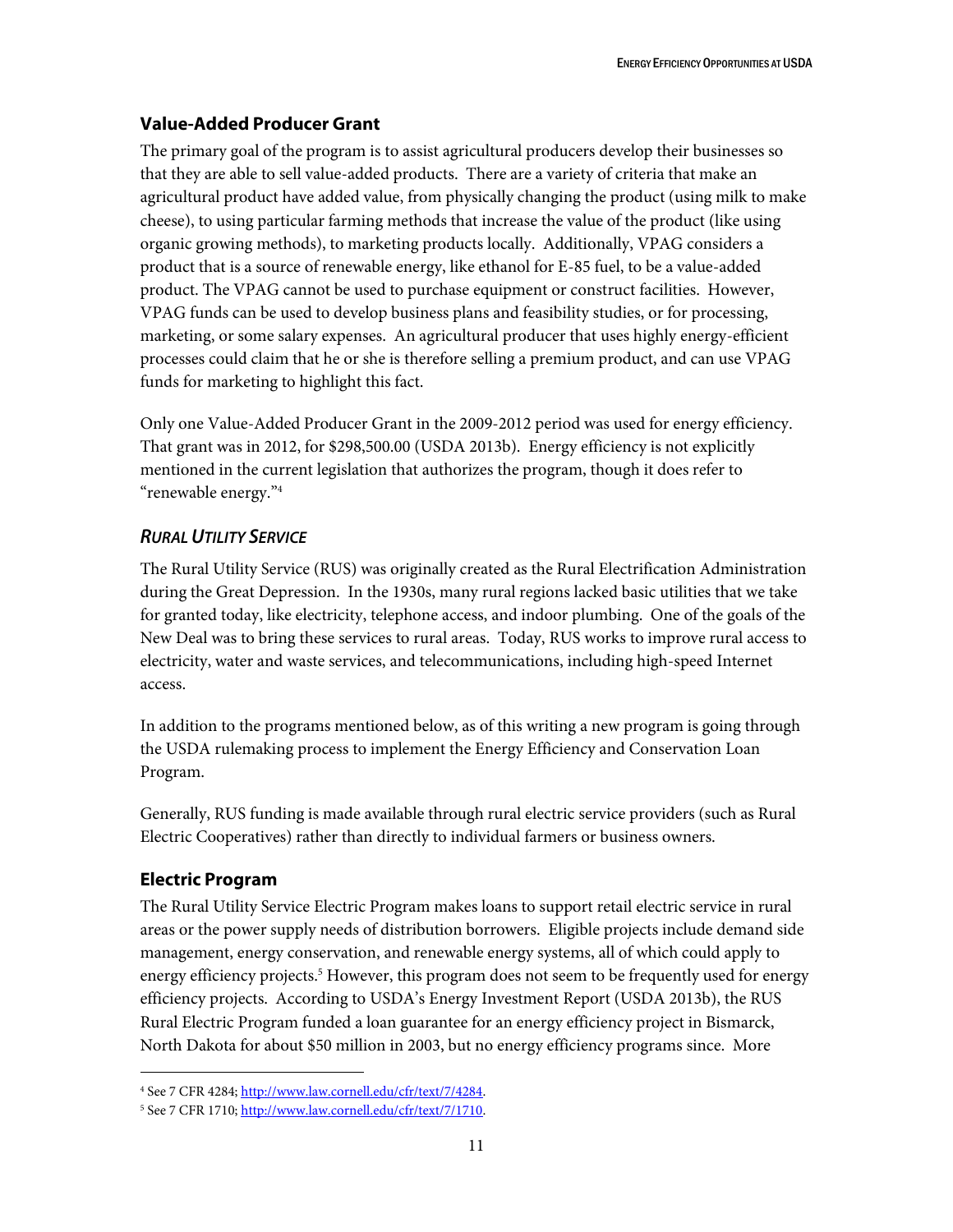recently this program has funded direct loans and loan guarantees for solar, wind, renewable biomass, and anaerobic digester projects. This suggests that this program is an underutilized resource for energy efficiency.

### **High Energy Cost Grant**

High energy cost grants are designed to help rural communities that face unusually high electricity costs—over 275% of the national average. The current average electricity price is just under 10 cents per kilowatt hour, so electricity costs would need to be above about 27.5 per kilowatt hour in a community eligible for High Energy Cost Grants. A very small number of communities have average retail rates high enough to qualify—most of them are in Alaska or Hawaii, or are otherwise isolated, such as Matinicus, which is a tiny island about 20 miles off the coast of Maine (EIA 2013). Unlike other RUS loan programs, individuals or businesses are eligible for loans, as well as state and local governments, Native American tribes, or utilities. Energy efficiency projects are specifically mentioned as eligible.

Between 2009 and 2011, a total of \$34,107,869 was spent on this program. About 76% of the total funds went to energy efficiency projects (USDA 2013b).

### <span id="page-15-0"></span>*ENVIRONMENTAL QUALITY INCENTIVES PROGRAM (EQIP)*

The Environmental Quality Incentives Program (EQIP) is an important program that is sometimes overlooked as a source of energy efficiency funding. EQIP is authorized in the Conservation Title of the Farm Bill (Title II) and is a part of the Natural Resources Conservation Service. Energy efficiency is only one of the program's goals; current law directs EQIP to assist farmers in addressing soil, air, and water quality, preserving wildlife habitat, and conserving surface and ground water, as well as conserving energy. EQIP has several initiatives addressing various environmental concerns. Energy conservation projects occur as part of the On-Farm Energy Initiative.

EQIP assists farmers with conducting energy audits and developing conservation plans, often working through locally-based technical service providers such as EnSave, based in Vermont. 6 These energy audits are known as Agricultural Energy Management Plans, or AgEMPs. There are two kinds of AgEMPs. Headquarters AgEMPs address some of the more traditional, concrete farm energy concerns, such as lighting efficiency and fuel use. Landscape AgEMPs are newer, available for the first time since 2009. They take a more holistic view of on-farm energy use, addressing issues like water use and erosion. Once the initial energy audit is complete, EQIP helps farmers develop a plan for implementing conservation practices. Funding is available to assist farmers with implementation. Unlike some other USDA energy programs, EQIP funding is available on a first-come, first served basis rather than based on a competitive application process.

In 2012, EQIP received about \$30 million in applications for AgEMPs, \$1 million of which was for energy audits and the rest of which was for implementation. However, there is some concern that AgEMPs are not widely publicized and that the program is not operating to its full potential,

 $\overline{a}$ 

<sup>&</sup>lt;sup>6</sup> Se[e http://www.ensave.org.](http://www.ensave.org/)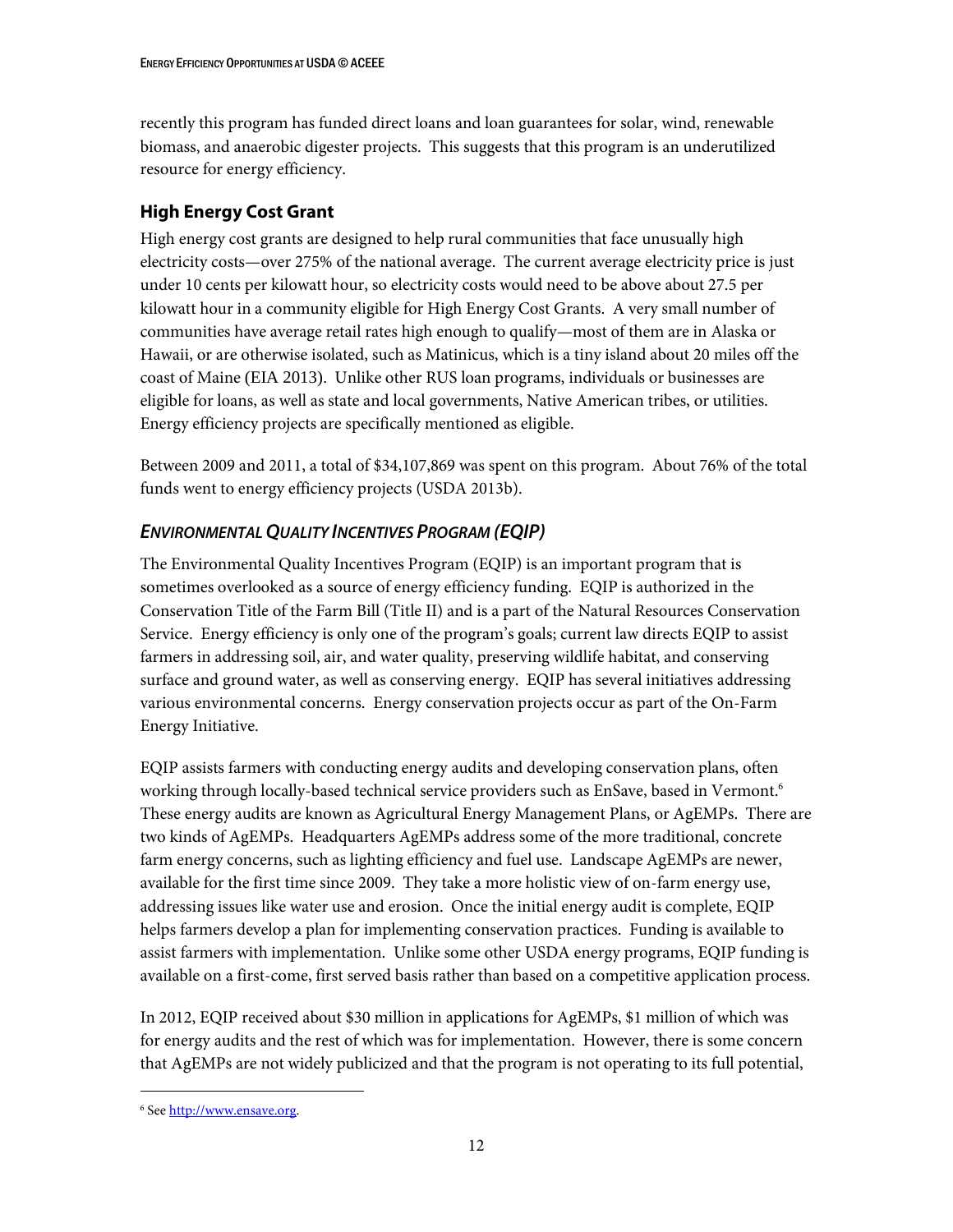particularly for landscape AgEMPs because it is a newer program that does not yet have a substantial record of positive results. In 2012, EQIP spent nearly \$1.4 billion on technical assistance and financial assistance for implementing conservation practices across all its initiatives (USDA 2013b). Spending on energy-specific projects was comparatively a drop in the bucket.

The House and Senate versions of the 2013 Farm Bill include very similar changes. The most notable change is that it moves the Wildlife Habitat Incentives Program from being its own separate program to being a practice under EQIP. Changes in funding for EQIP are relatively minor, but both versions of the 2013 Farm Bill now direct EQIP to spend at least 5% of total funds on wildlife habitat projects. However, since AgEMPs represent such a tiny portion of EQIP's total funding, it is unclear how much of an impact this will have.

The FY 2012 Agriculture Appropriations Act (P.L. 112-55) extended the expiration date for several conservation programs, including EQIP, to September 2014. Even if no new Farm Bill is passed, this program will continue under existing funding authority until September 2014 (Monke et al. 2013).

### <span id="page-16-0"></span>**Discussion**

 $\overline{a}$ 

Energy efficiency programs can leverage many of the USDA programs discussed above. It is important to remember that many of them apply to *all* rural businesses, not just farms. As much as 20% of the US population is considered to live in a rural area and is therefore eligible for USDA assistance. Perhaps more importantly, the majority of US manufacturing takes place in censusdesignated rural areas. A plant could use a REAP grant or obtain a B&I loan to finance a CHP system or install a more efficient HVAC system. A couple of rural manufacturing businesses have already begun to take advantage of this. For example, in 2012, the Alaska Brewing Company obtained a REAP grant for a highly-efficient boiler unit that uses spent grain (a byproduct of the brewing process) as fuel. This system saves energy both through an efficient process and by avoiding the need to ship waste off-site (Yerich 2013).

Awareness of USDA energy efficiency programs is also important for individuals. Farmers, small business owners, and homeowners in rural areas need to be aware of the existence of the various energy efficiency assistance programs, as well as be able to obtain help with the application process when necessary. Some organizations, such as EnSave, <sup>7</sup> have taken on this task in certain areas. An energy efficiency outreach strategy on a large scale should leverage existing networks of "trusted partners" as avenues for conveying information to rural individuals.

One important option for conveying information to rural Americans is the Cooperative Extension system. The Extension system was founded at the beginning of the  $20<sup>th</sup>$  century to connect ordinary farmers with the latest agricultural information being produced by the Land Grant Universities. Each state has at least one central Extension office affiliated with a university, and an array of smaller offices at the county or regional level. Extension agents are part of the

 $<sup>7</sup>$  EnSave is a Vermont-based company that assists farmers with energy efficiency upgrades through energy audits and</sup> consultation services. For more information, see [http://www.ensave.com.](http://www.ensave.com/)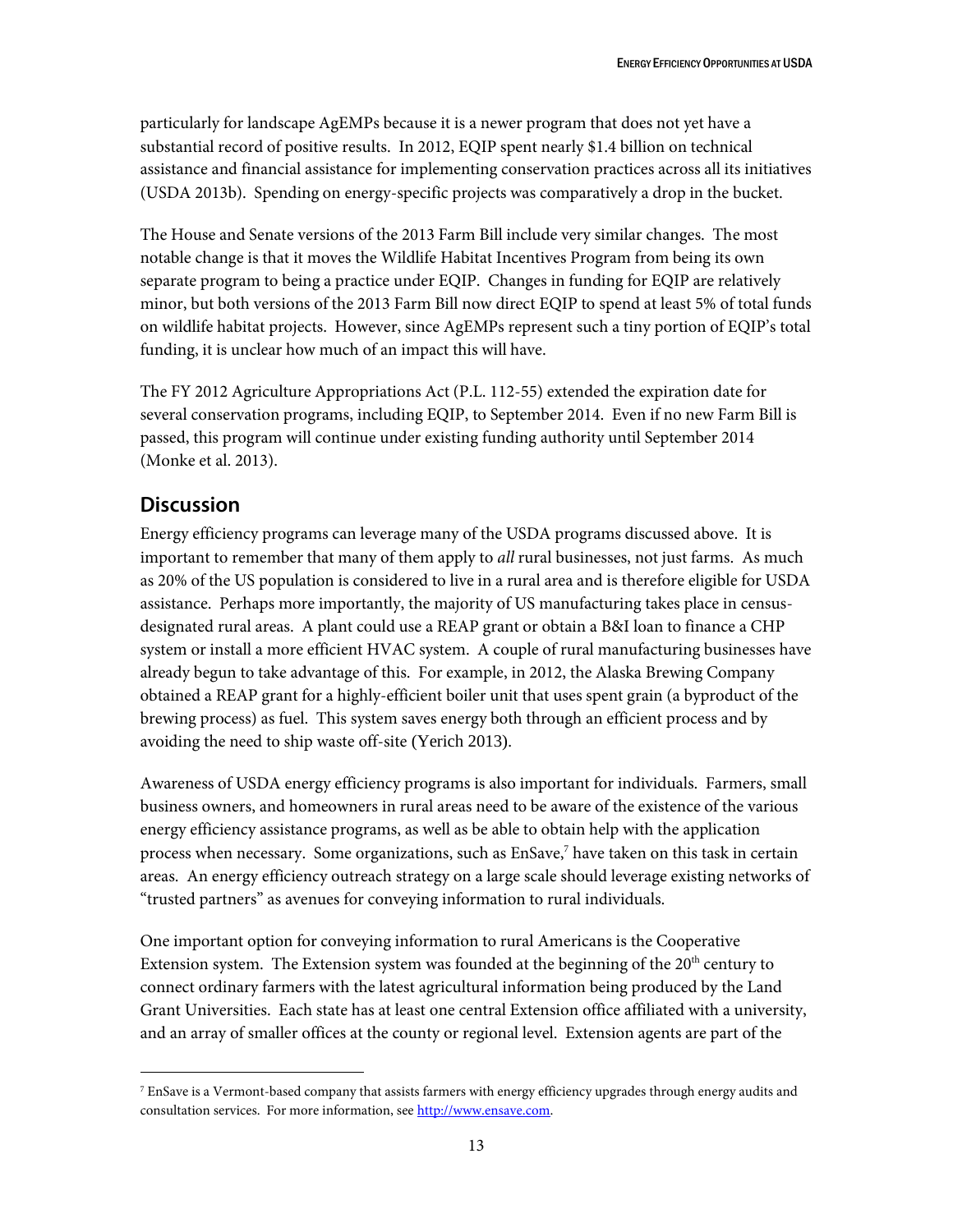community and often develop personal relationships with local farmers, and are often perceived as a trusted resource or partner. (Mazur-Stommen, Vigen and Farley 2013). Essentially, extension agents act as a reference for anything from pesticide regulations, to insect identification, to home gardening. Extension agents are in many ways an ideal group to work with for outreach on energy issues. USDA has begun to make use of Extension as a network for conveying information on energy issues. In early 2012, USDA announced a partnership with DOE to create the State Energy Extension Partnership (DOE 2013). The goal of the program is to incorporate information on energy topics into existing educational programs, like 4-H, and to provide specific assistance on applying for loans, grants, and tax breaks. This program looks promising, but it still in its early stages, and it is unclear how effective the execution is yet.

The above discussion can be summarized in the form of a few key recommendations. Since the Farm Bill will have to go through several more rounds of modifications before it makes its way to President Obama's desk, there will be an opportunity for additional changes. The recommendations are as follows:

- 1. Increased funding overall for energy efficiency investments
- 2. Leverage Extension as an avenue for providing information about energy efficiency by providing additional training and resources to community-based agents
- 3. Maintain complete, accurate, and publicly-available records of recipients of energy efficiency funding
- 4. Increase outreach to non-farm rural businesses, like manufacturers

### <span id="page-17-0"></span>**Conclusion**

USDA is doing some important work in promoting energy efficiency among farmers. Unfortunately, USDA must operate in an environment that calls for decreases in all spending, making expanding any programs difficult. Ideally, energy efficiency program offerings would all be expanded and funded more generously, in combination with robust outreach efforts such as a reinvigoration of the Cooperative Extension program. In the current environment, all Farm Bill programs are to some degree in competition for funds. Fortunately, energy programs tend to enjoy bipartisan support and are generally not subject to the kinds of contentious debates faced by programs like crop insurance and supplemental nutrition. Since funds are so tight, it is important to fund cost-effective programs with broad impact, such as energy efficiency.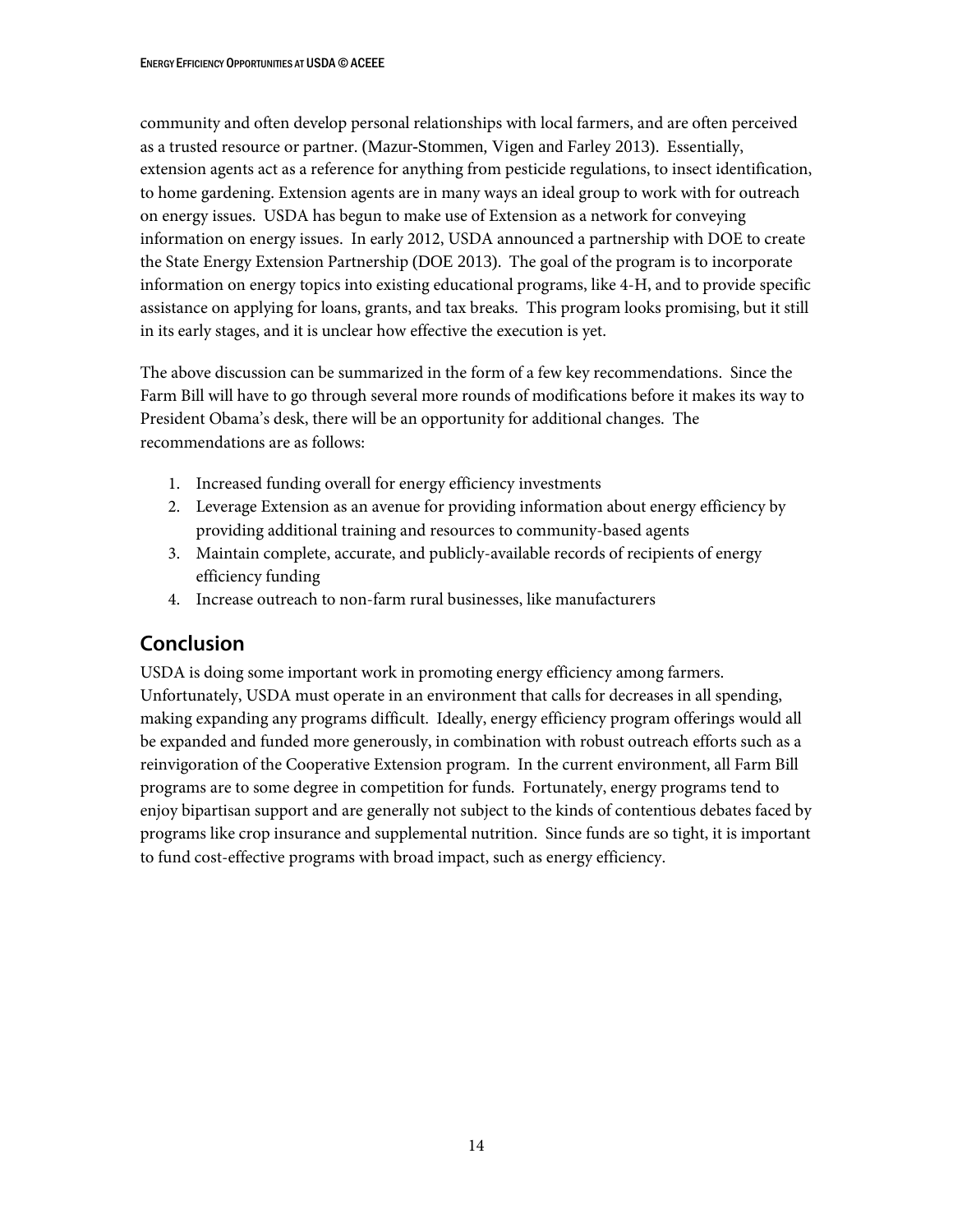### <span id="page-18-0"></span>**References**

- [CBO] Congressional Budget Office. 2008. *Estimated Changes in Direct Spending and Revenues for the Conference Agreement on H.R. 2419, The Food, Conservation, and Energy Act of 2008, Relative to CBO's March 2008 Baseline.* May 13. [http://www.cbo.gov/sites/default/files/cbofiles/ftpdocs/92xx/doc9230/hr2419conf.pdf.](http://www.cbo.gov/sites/default/files/cbofiles/ftpdocs/92xx/doc9230/hr2419conf.pdf) Congressional Budget Office.
- [DOE] U.S. Deparment of Energy. 2013. *Energy Department and USDA Partner to Support Energy Efficiency in Rural Communities.* [http://energy.gov/articles/energy-department-and-usda](http://energy.gov/articles/energy-department-and-usda-partner-support-energy-efficiency-rural-communities)[partner-support-energy-efficiency-rural-communities.](http://energy.gov/articles/energy-department-and-usda-partner-support-energy-efficiency-rural-communities) Accessed June 27, 2013. U.S. Deparment of Energy.
- [EIA] Energy Information Administration. 2013. *Electricity Data Browser.* [http://www.eia.gov/electricity/data/browser/.](http://www.eia.gov/electricity/data/browser/) Accessed June 27, 2013. .S. Deparment of Energy, Energy Information Administration.
- Fahrenthold, David A. 2013. *What Does Rural Mean? Uncle Sam Has More than a Dozen Answers.* June 8[. http://articles.washingtonpost.com/2013-06-](http://articles.washingtonpost.com/2013-06-08/politics/39834384_1_definition-lenoir-rural-communities) [08/politics/39834384\\_1\\_definition-lenoir-rural-communities.](http://articles.washingtonpost.com/2013-06-08/politics/39834384_1_definition-lenoir-rural-communities) Accessed June 23, 2013. *Washington Post*.
- Friedrich, Katherine, Maggie Eldridge, Dan York, Patti White, and Marty Kushler. 2009. *Saving Energy Cost-Effectively: A National Review of the Cost of Energy Saved through Utility-Sector Energy Efficiency Programs.* Washington, DC: American Council for an Energy-Efficient Economy.
- Gibson, Campbell. 2012. *American Demographic History Chartbook: 1790 to 2010.* [http://www.demographicchartbook.com.](http://www.demographicchartbook.com/) Accessed March 27, 2013.
- Lazard. 2012. *Levelized Cost of Energy Analysis – Version 6.0*. New York, NY: Lazard, LLC.
- Mazur-Stommen, Susan, Michelle Vigen, and Kate Farley. 2013. *Trusted Partners: Everyday Energy Efficiency Across the South.* Washington, DC: American Council for an Energy-Efficient Economy.
- Monke, Jim, Stubbs Megan, and Allison Aussenberg. 2013. *Expiration and Extension of the 2008 Farm Bill*. [http://nationalaglawcenter.org/assets/crs/R42442.pdf.](http://nationalaglawcenter.org/assets/crs/R42442.pdf) Congressional Research Service.
- Shields, Dennis A. 2010. *Federal Crop Insurance: Background and Issues.* Congressional Research Service.
- USDA. 2010a. *FY 2011 Budget Summary and Annual Performance Plan.*  [http://www.obpa.usda.gov/budsum/FY11budsum.pdf.](http://www.obpa.usda.gov/budsum/FY11budsum.pdf) Accessed June 18, 2013. U.S. Department of Agriculture.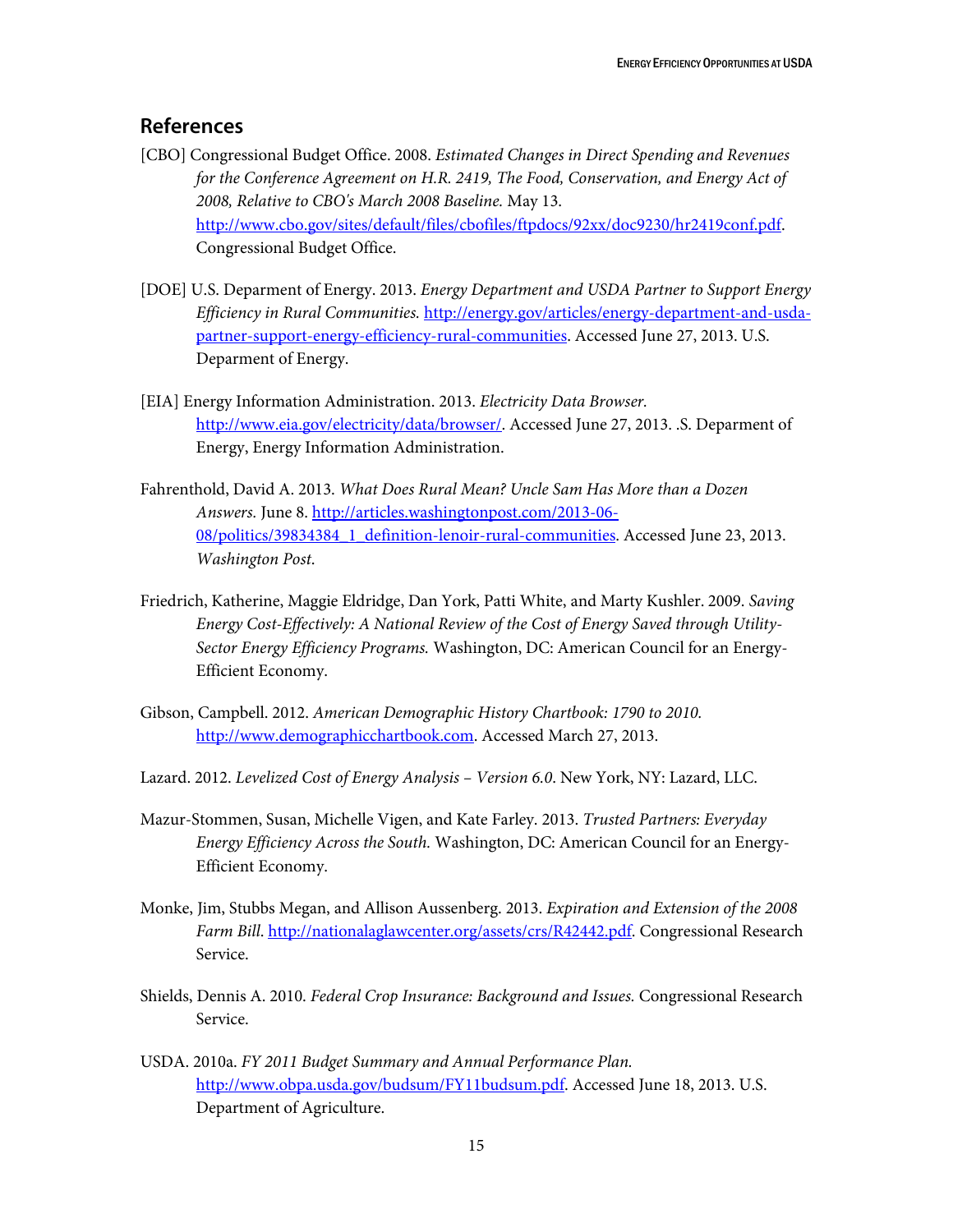- —. 2010b. *Guaranteed Business & Industry (B&I) Loan Program Comparison.* [http://www.rurdev.usda.gov/wa/BCP%20files%20\(new\)/B&I/ARRA\\_LoanComp\\_3-19-](http://www.rurdev.usda.gov/wa/BCP%20files%20(new)/B&I/ARRA_LoanComp_3-19-10.pdf) [10.pdf.](http://www.rurdev.usda.gov/wa/BCP%20files%20(new)/B&I/ARRA_LoanComp_3-19-10.pdf) Accessed June 18, 2013. U.S. Department of Agriculture.
- —. 2011a. *Farm Computer Usage and Ownership.* National Agricultural Statistics Service.
- —. 2011b. *FY 2012 Budget Summary and Annual Performance Plan.*  [http://www.obpa.usda.gov/budsum/FY12budsum.pdf.](http://www.obpa.usda.gov/budsum/FY12budsum.pdf) Accessed June 18, 2013. U.S. Department of Agriculture.
- —. 2012a. *2012 REAPS - State Allocation, August 14, 2012.* [http://www.rurdev.usda.gov/SupportDocuments/rdREAPRecipientsAugust2012.pdf.](http://www.rurdev.usda.gov/SupportDocuments/rdREAPRecipientsAugust2012.pdf) Accessed June 27, 2013. U.S. Department of Agriculture.
- —. 2012b. *Rural Energy for America Program, October 19, 2012.* [http://www.rurdev.usda.gov/SupportDocuments/rdREAPListOct102012.pdf.](http://www.rurdev.usda.gov/SupportDocuments/rdREAPListOct102012.pdf) Accessed June 27, 2013. U.S. Department of Agriculture.
- —. 2012c. *Rural Energy for America Program, Week of June 25, 2012.* [http://www.rurdev.usda.gov/supportdocuments/120625\\_reaplistfinal.pdf.](http://www.rurdev.usda.gov/supportdocuments/120625_reaplistfinal.pdf) Accessed June 27, 2013. U.S. Department of Agriculture.
- —. 2012d. *The USDA-RD Multi-Family Housing Energy Efficiency Initiative.*. [http://www.rurdev.usda.gov/program\\_details.html.](http://www.rurdev.usda.gov/program_details.html) Accessed June 18, 2013. U.S. Department of Agriculture.
- —. 2012e. *FY 2013 Budget Summary and Annual Performance Plan.* [http://www.obpa.usda.gov/budsum/FY13budsum.pdf.](http://www.obpa.usda.gov/budsum/FY13budsum.pdf) Accessed July 18, 2013. U.S. Department of Agriculture.
- —. 2013.a "Business and Industry Guaranteed Loans." [http://www.rurdev.usda.gov/BCP\\_gar.html.](http://www.rurdev.usda.gov/BCP_gar.html) Accessed June 18, 2013. U.S. Department of Agriculture.
- —. 2013b. "Energy Investment Report." [http://www.usda.gov/energy/maps/report.htm.](http://www.usda.gov/energy/maps/report.htm) Accessed June 18, 2013. U.S. Department of Agriculture.
- —. 2013c. FY 2014 Budget Summary and Annual Performance Plan. [http://www.obpa.usda.gov/budsum/FY14budsum.pdf.](http://www.obpa.usda.gov/budsum/FY14budsum.pdf) Accessed June 18, 2013.
- —. 2013d. *NRCS Conservation Programs Environmental Quality Incentives Program (EQIP).* [http://soils.usda.gov/survey/rca/viewer/reports/fb08\\_cp\\_eqip.html.](http://soils.usda.gov/survey/rca/viewer/reports/fb08_cp_eqip.html) Accessed June 11, 2013. U.S. Department of Agriculture.